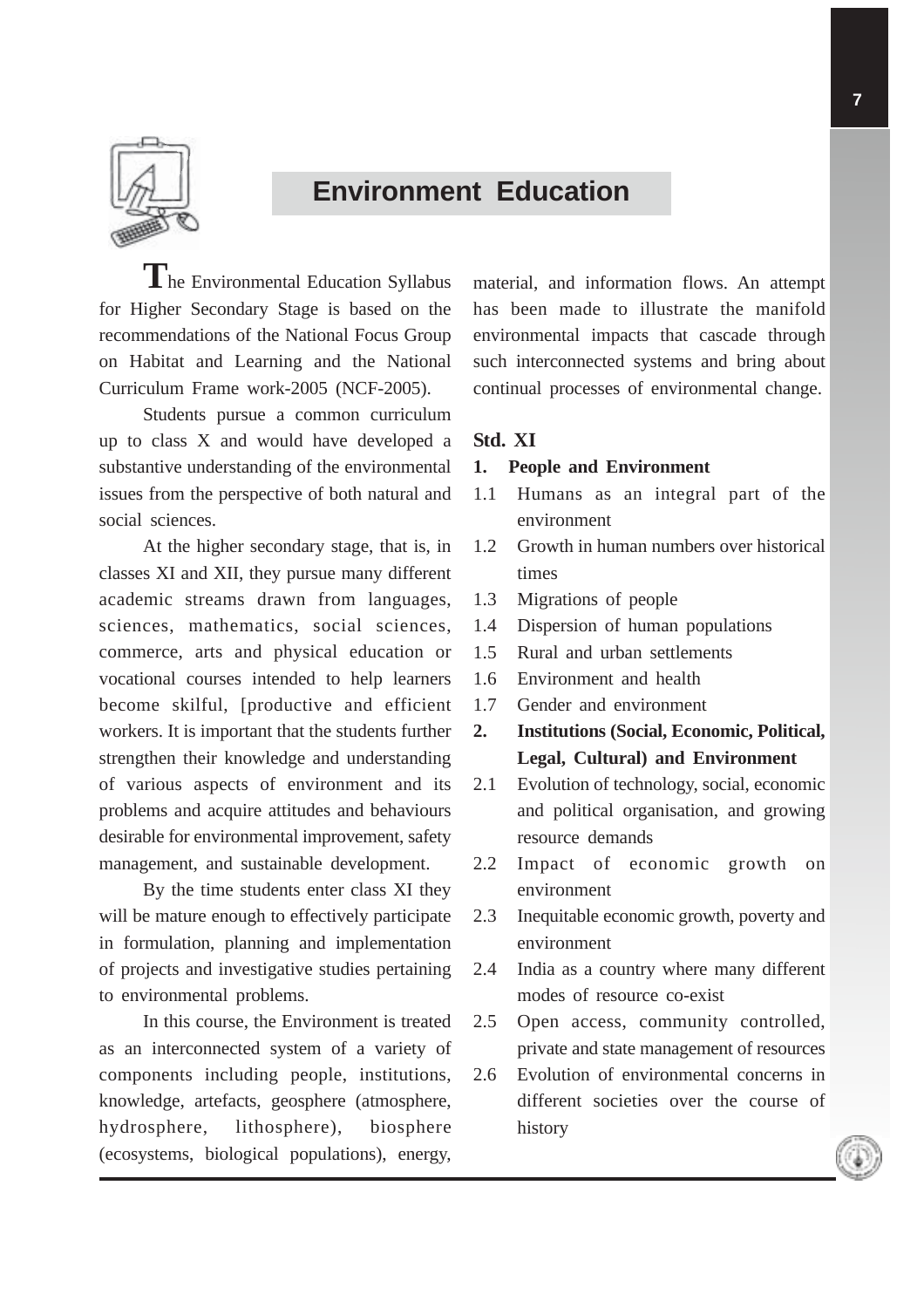- 2.7 India's manifold traditions of conservation and sustainable use
- 2.8 Shift of environmental regulation from nature worship, customary law to Wildlife Act, Forest Conservation Act, Environmental Impact Assessment and Biological Diversity Act, etc.
- 2.9 Tools of environmental management, efficiency of resource use, sustaining harvests, pollution control
- 2.10 Concept of sustainable development
- 2.11 Concept of sustainable consumption
- 2.12 Ecological footprints
- 2.13. International economic regimes, forces of globalisation
- 2.14 International regimes of environmental regulation, Framework Convention on Climate Change, Law of Sea, Transboundary Movement of Hazardous Wastes, etc.

## **3. Knowledge, Science, Technology and Environment**

- 3.1 Growth of knowledge and human colonisation of new environments
- 3.2 Growth of knowledge and use of newer resources
- 3.3 Growth of knowledge, control of diseases and population growth
- 3.4 Implications of intellectual property rights for environment
- 3.5 Biotechnology, agriculture, health and environment
- 3.6 Intellectual property rights over living organisms
- 3.7 Traditional indigenous knowledge, its implication for environment
- **4. Man-made Artefacts and Environment**
- 4.1 Technological advances and ever

accelerating pace of manufacture of artefacts

- 4.2 Impact of agriculture, animal husbandry, aquaculture
- 4.3 Impact of agrochemicals on environment
- 4.4 Impact of industry, mining, transport
- 4.5 Generation and provision of energy, water and other natural resources
- 4.6 Impact of synthetic chemicals
- 4.7 Life cycle analysis of: Newspaper, household consumables, house construction, transport, personal computer, cell phones, etc.

### **Std. XII**

## **1. Exosphere (Atmosphere, Hydrosphere, Lithosphere)**

- 1.1 Sustainable and non-sustainable use of renewable and non-renewable natural resources, such as water and minerals
- 1.2 Changing patterns of land use and land cover
- 1.3 Management of gaseous, solid, liquid and hazardous wastes
- 1.4 Air, water (fresh and marine), soil pollution – sources and consequences
- 1.5 Noise and radiation pollution sources and consequences
- 1.6 Ozone layer depletion and its effect
- 1.7 Greenhouse effect; global warming and climatic change and its effects
- 1.8 Disasters natural (earthquakes, droughts, floods, cyclones, landslides) and manmade (technological and industrial); their impact on the environment; prevention, control and mitigation
- 1.9 Strategies for reducing pollution and improving the environment